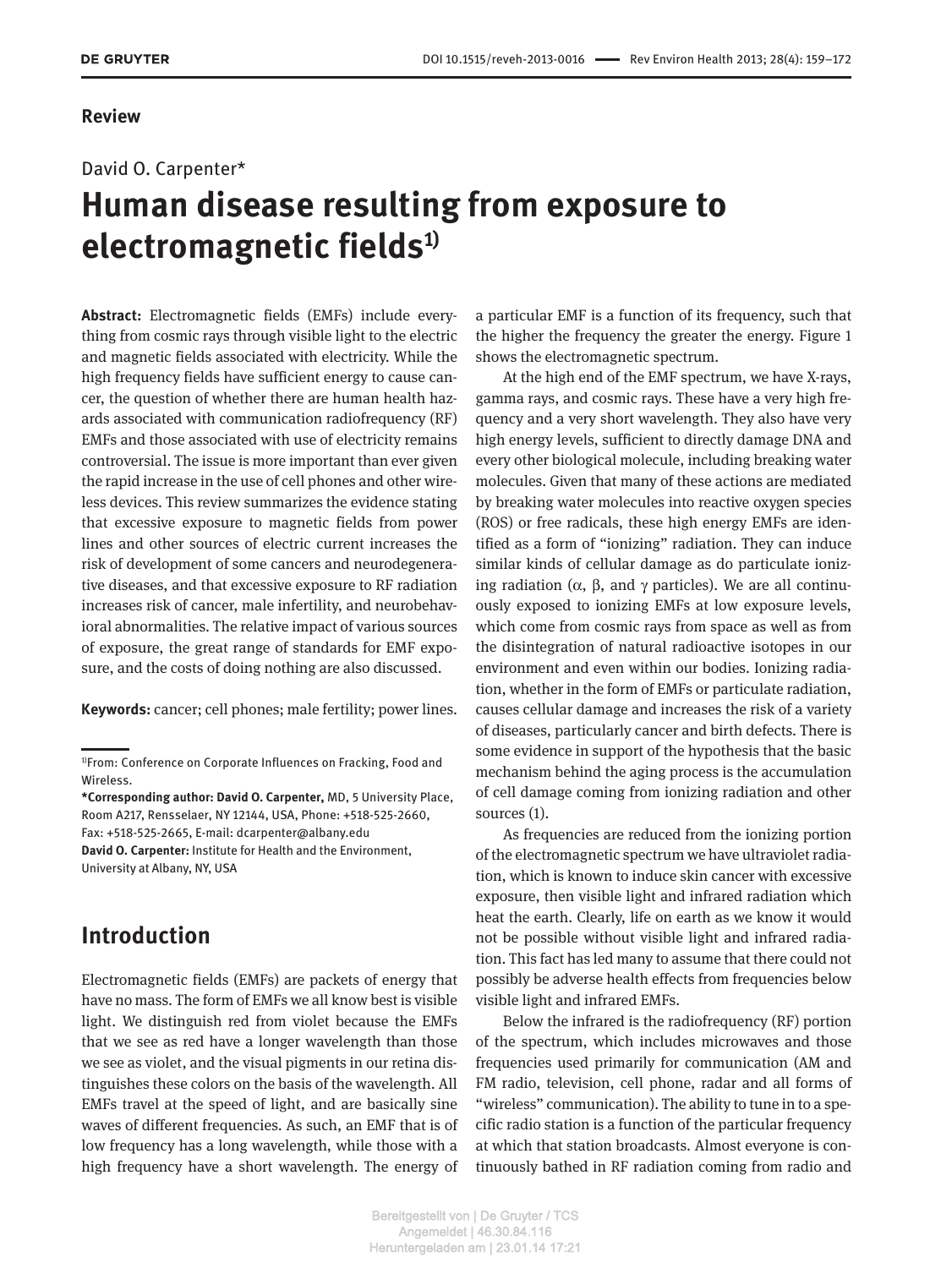

**Figure 1** The electromagnetic spectrum.

television stations, cell towers and other communication and wireless sources, including satellites.

At the low end, there are electric and magnetic fields associated with electricity, and these are often called extralow frequency electromagnetic fields (ELFs). Each of these is a vector, that is, it has a direction around its source. The electric and magnetic fields differ in other important aspects. The electric fields are a function of voltage, but are not related to current flow, while the magnetic field is a direct function of current. Both fall rapidly with distance from the source. All of us, unless we are totally removed from electricity, are exposed to these fields to various degrees over the course of our daily movements. They come from power lines, appliances, and even the wiring within our homes and offices. The extent of an individual's exposure depends on how close he or she is to these electric sources.

EMFs of lower frequency do not have sufficient energy to directly damage DNA, and are therefore identified as "nonionizing" radiation. Since all EMFs are packets of energy, they do cause heating at sufficient levels, which is the basis of a microwave oven. The critical question is whether nonionizing radiation at intensities that do not cause measurable heating pose any danger to human health. The health effect that has generated the most research is cancer. Both ELF and RF, however, have been reported to be associated with a great variety of biological and adverse health effects in addition to increasing the risk of cancer.

The current manuscript briefly reviews the evidence for this statement and the possible mechanisms whereby nonionizing radiation alters biological systems. More detailed information can be obtained from the Bioinitiative Report (<www.bioinitiative.org>) or by the textbook chapter by Carpenter (2).

### **Health effects of ELFs**

The first indication that excessive exposure to EMFs from power lines was associated with an increase in risk of cancer came from the study by Wertheimer and Leeper (3), who reported elevations in childhood cancer among children living in homes near neighborhood power lines that carried high current, thus generating elevated magnetic fields. This study used "wire code configuration" as a surrogate measure of the magnetic field intensity rather than direct measurement. The principal factors were distance of the home from the power line and the thickness of the wire, since the utility was unlikely to use a thick, expensive copper wire to carry high current if a thin one would be sufficient. Wertheimer and Leeper (3) reported that children living in homes with high wire code configurations were more likely to develop cancer compared with those living in homes where the power lines were buried (i.e., where magnetic fields were low).

This report was greeted with skepticism, but the results were confirmed, at least for childhood leukemia, in many other studies around the world. There were three major meta-analyses of the associations between elevated magnetic fields in homes and childhood leukemia published in 2000 or earlier, all of which reported significant increases in rates of leukemia as magnetic fields increased (4–6). These meta-analyses reviewed and evaluated all reports prior to the time of publication, thus representing the state of the science at that time. If magnetic fields from power lines are associated with increased risk of cancer, then other sources of magnetic fields should have similar effects. Hatch et al. (7) reported significantly elevated rates of lymphoblastic leukemia in relation to the use of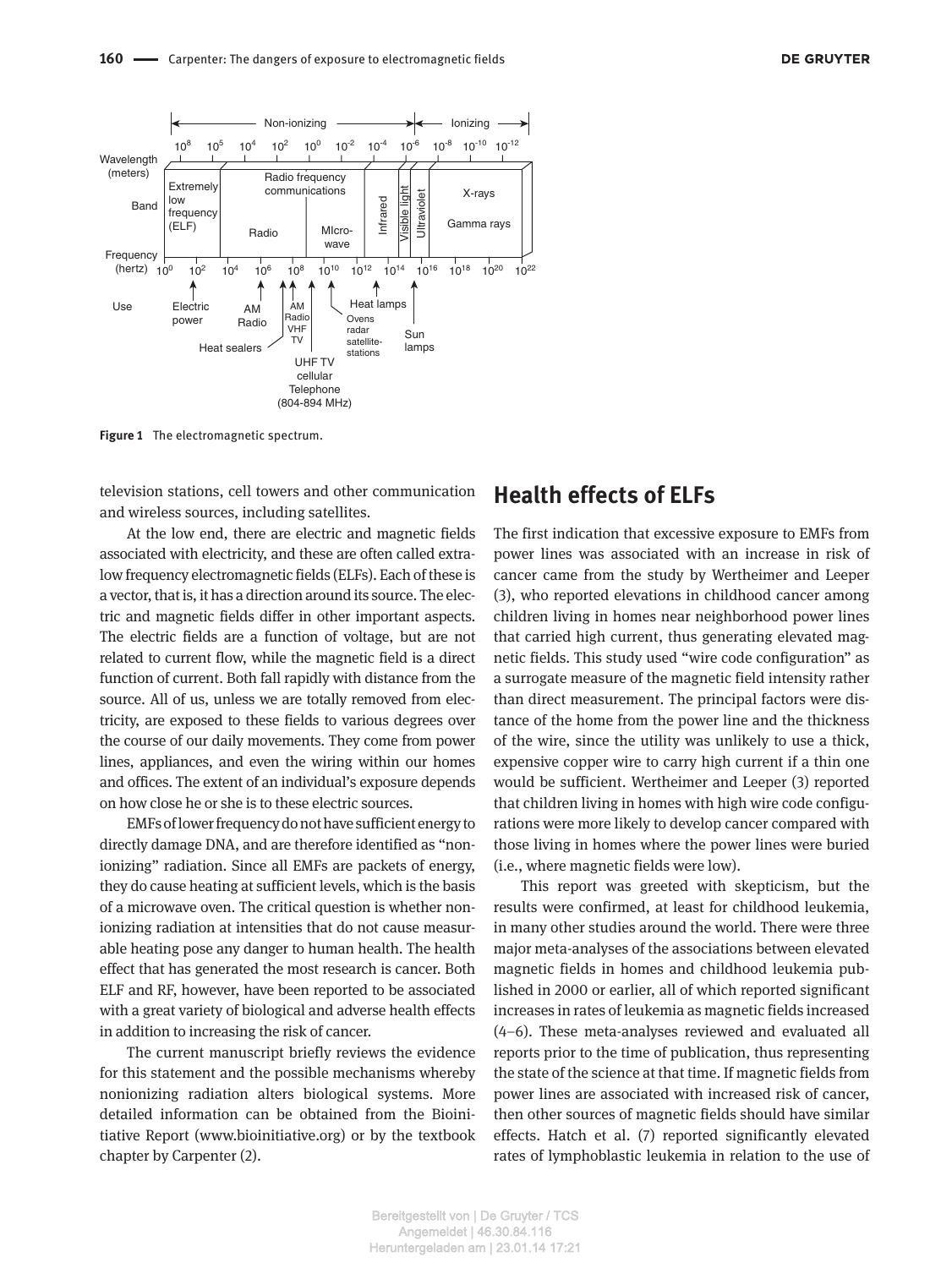electrical appliances during pregnancy and childhood. In a 1997 review by the US National Research Council (8), there was a statement that "The link between wire-code rating and childhood leukemia is statistically significant (unlikely to have arisen from chance) and is robust in the sense that eliminating any single study from the groups does not alter the conclusion that the associations exist". In 2002, the International Agency for Research on Cancer (9) identified ELF fields as being "possible human carcinogens". Later, the World Health Organization (WHO) (10) stated that "epidemiological data…show an association between ELF magnetic field exposure and an increased risk of childhood leukemia".

Reports since 2000 have generally confirmed an association between exposure to magnetic fields from power lines and childhood cancer. Draper et al. (11), for example, found that UK children living near high voltage power lines had a significantly elevated risk for leukemia but not other cancers, and that the risk decreased with distance from the power line. In a study from Japan, Kabuto et al. (12) found significant elevation in the risk of acute lymphoblastic leukemia [odds ratio (OR) = 4.7; 95% confidence interval (CI)=1.15-19.0] among children whose bedrooms had magnetic fields  $>0.4 \mu T$  (4 mG), compared with those whose bedrooms had  $< 0.1 \mu T$ . (An odds ratio is the ratio of disease found in the exposed population compared with those who are not exposed. Thus, an OR of 4.7 means that the risk of developing leukemia is almost five-fold greater in those with elevated bedroom magnetic fields. CI stands for confidence interval, and if the lower number is  $>1.0$ , epidemiologists consider that the relationship is statistically significant). In a study of 42 children with both leukemia and Down's Syndrome, compared with 117 Down's children who did not have leukemia, Mejia-Arangure et al. (13) reported an OR of 3.7 (1.05–13.1) for development of leukemia in children with Down's Syndrome exposed to magnetic fields  $\geq 6$  mG. Folliart et al. (14) and Svendsen et al. (15) found that survival after diagnosis of childhood leukemia was reduced among children with elevated magnetic field exposures. Kheifets et al. (16) performed a pooled analysis and concluded that "recent studies on magnetic fields and childhood leukemia do not alter the previous assessment that magnetic fields are possibly carcinogenic". Infante-Rivard and Deadman (17) reported that occupational exposure of a pregnant woman significantly increased the risk of her child developing leukemia.

Studies of adult leukemia in relation to residential exposure to magnetic fields have not shown strong associations, although Feychting et al. (18) studied adult leukemia in relation to both residential and occupational exposures. While neither showed significant results, when both sources of exposure were considered there was a significant elevated in risk of adult leukemia  $(OR=3.7;$ 1.5–9.4). In a meta-analysis of data published in 1997, Kheifets et al. (19) concluded that most studies showed a small overall increase in risk [risk ratio (RR)=1.18; 1.12–1.24]. Lowenthal et al. (20) reported that children living within 300 m of a power line had an elevated (but not statistically significant) risk of developing leukemia  $(OR=4.74; 0.98-22.9)$ , while adults living within the same distance showed a smaller but significantly elevated risk  $(OR=3.23; 1.26-8.29).$ 

Evidence for elevated risks of other diseases is less strong, although there is a building body of evidence for increased risk of Alzheimer's disease. A meta-analysis by Garcia et al. (21) concluded that there was a small but significant elevated risk in both case-control and cohort studies. Of interest was the observation by Feychting et al. (22) that amyotrophic lateral sclerosis (ALS) was also elevated in electrical occupations, but the risk appeared to be due to electric shocks rather than magnetic field exposures. Huss et al. (23), meanwhile, examined the risk of Alzheimer's disease in relation to residences near high voltage power lines and observed a dose-dependent increase in risk as a function of distance and duration of residence. However, they also found no association with ALS or Parkinson's Disease. There is one interesting report which showed significant elevations in rates of asthma in relation to magnetic field exposure during pregnancy (24), but this observation has yet to be confirmed in other studies. A variety of other adverse health effects have been reported but are less well documented [\(www.bioinitiative.org;](www.bioinitiative.org;) 2).

However, in spite of the evidence cited above, many have questioned whether these associations are really reflective of a cause and effect, based primarily on two considerations. A single definitive mechanism, whereby these low energy EMFs can induce sufficient cellular changes resulting in cancer, has not been identified. There are many effects of EMFs that might explain the development of cancer, and many known human carcinogens, arsenic and dioxin for example, do not directly damage DNA. Several mechanisms have been suggested and demonstrated in some studies but not in others. DNA strand breaks have been demonstrated in neurons (25), but not in fibroblasts (26). Altered gene induction, especially of heatshock proteins, has been reported (27), while other studies demonstrated alteration in cytokine production (28). Yang et al. (29) reported that children with a particular genetic variation in DNA repair genes are at greater risk of developing acute leukemia upon exposure to ELF. While any of these mechanisms can explain cancer development, none have been definitively linked to human disease.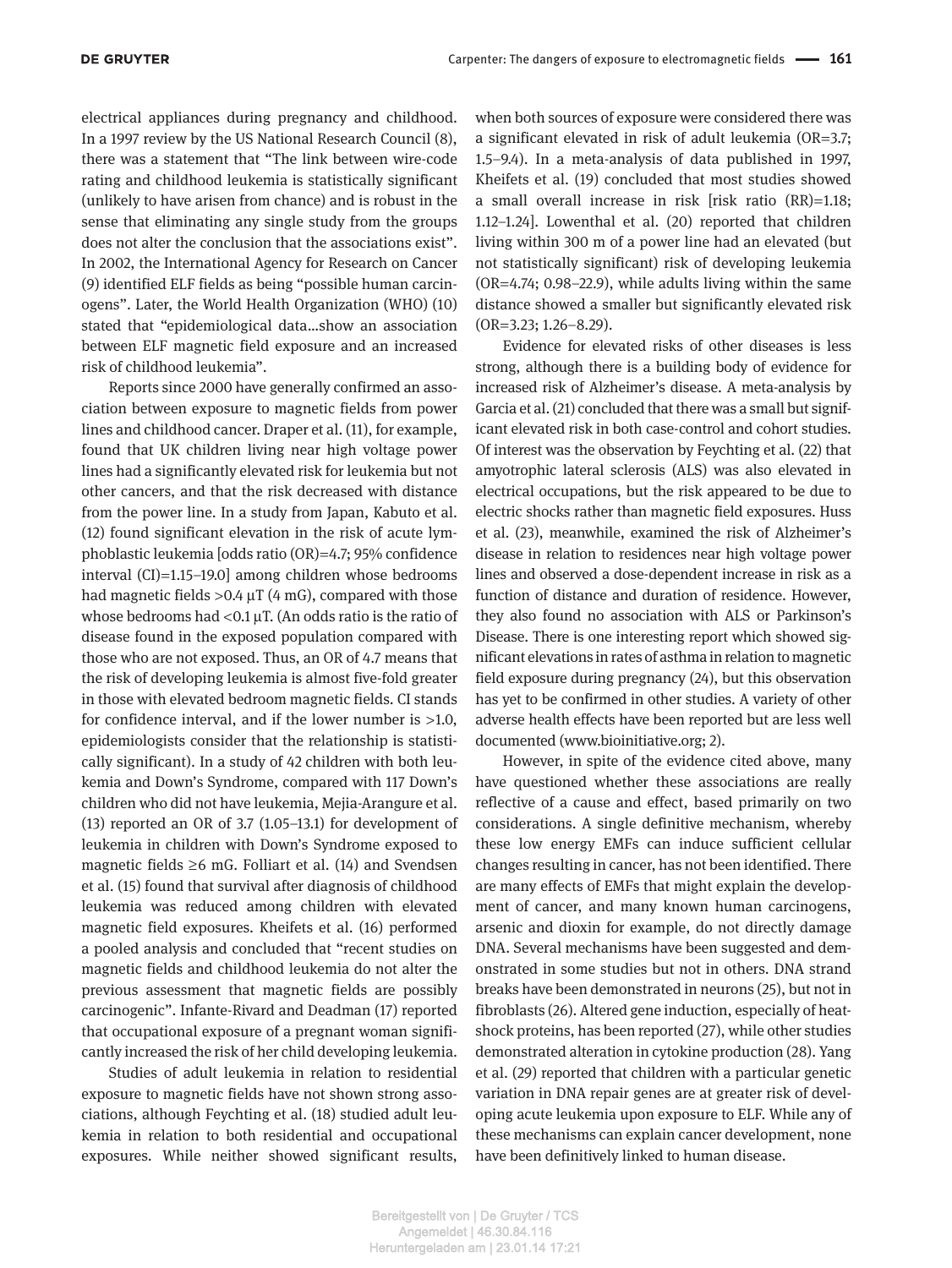Another reason some are skeptical is that most animal studies failed to demonstrate cancer as a result of magnetic field exposure (30). However, there is reason to question whether rodents are adequate models of human exposure to EMFs (2), since induced currents in small animals are very much smaller than those in a two-legged human. However, these considerations remain major sources of controversy in spite of the strong evidence in humans, which is the primary animal of interest.

# **Health effects of microwaves and other RF EMFs**

There is a long history of reports of adverse health effects from exposure to RF. Much of the early work focused on concerns about radar. For example, Glaser (31) provided a bibliography of over 2000 publications on microwave and RF radiation effects up to 1971, many of which reported a variety of biological effects at intensities that cause tissue heating. Many of these publications were reviewed by McLees and Finch in 1973 (32). While they attributed most of the known effects of microwaves at that time to tissue heating, they also discussed the fact that many studies coming from the former Soviet and Eastern European countries reported non-thermal effects, and indeed set standards so as to avoid exposures below intensities that cause heating. Between 1953 and 1975, the Soviets irradiated the US Embassy in Moscow with microwaves at various intensities below the threshold for measureable tissue heating. There was no clear demonstration of increased mortality, but staff experienced more depression, irritability, difficulty in concentrating, and memory loss (33). This syndrome became known as the "microwave syndrome", which later came to be known as "electro-hypersensitivity."

There are a number of reports of effects observed with acute accidental exposure to RF. Williams and Webb (34) reported the experiences of two airmen exposed to high levels of RF radiation. After immediate sensation of heat, they later developed nausea, lightheadedness, and extreme apprehension with poor appetite and photosensitivity. Forman et al. (35) reported on two men who were accidentally and acutely exposed to microwave radiation. Both exhibited symptoms of headaches, insomnia, irritability, and emotional lability even after a 12-month followup. Both also developed hypertension several months after exposure. Schilling (36) reported on three men accidentally exposed to 785 MGz RF radiation. All experienced immediate sensations of heating, followed by pain,

headache, numbness and parasthesia, malaise, diarrhea, and skin erythema. The first man, age 44, experienced lassitude, lack of stamina, drowsiness, and chronic headache. The symptoms gradually improved over a follow-up period of 3 years, but he still had chronic headaches by the third year. The second man, age 47, also had lassitude, lack of stamina, drowsiness, and chronic left sided frontoparietal headache, which was worsened by exposure to sun or heating. The symptoms improved somewhat over a follow-up period of 3 years, but the headaches remained. The third man, age 57, had a lower exposure and his symptoms almost disappeared after 18 months.

Meanwhile, Schilling (37) reported on six antenna engineers exposed in two separate incidents. All experienced acute headache, parasthesia, diarrhea, malaise, and lassitude. Four of the men showed no improvement in symptoms after follow-up for 3 or 4 years, with headache, loss of stamina, severe malaise, and lassitude being the major symptoms. Most of these exposures were at intensities that caused tissue heating. However these reports suggest that acute exposure to RF at intensities that cause tissue heating can, in some individuals, result in symptoms that last for years. Furthermore, it is striking how similar these symptoms are to those reported by electrosensitive subjects who usually do not have a history of some acute exposure.

Two things have happened in the past couple of decades. First, the Soviet Union collapsed and, with that, the threat and concern that they knew some hazards of microwave radiation that we in the West did not know about went away. Second, the variety and extent of useful RF has grown enormously thanks to innovative technology, clever marketing, and high consumer demand. As a consequence, most consumers have not been asking questions about safety. Until recently, there has been relatively little attention given to RF electromagnetic field exposures and human health. RF electromagnetic waves are those that are used for radio, television, radar, cell phones, smart meters, WiFi, and all forms of wireless communication. With the enormous increases in the use of cell phones, we now have a situation in which a very large segment of society is regularly exposed to high levels of RF. In addition, the whole population has increased exposure through the placement of cell phone towers, wireless buildings, and even wireless cities. In addition, smart meters also serve as the newest sources of RF radiation exposure.

The critical question today is whether or not RF and microwave radiation, which is ubiquitous in our everyday environment, can result in adverse human health effects. It is not surprising that intensities causing tissue heating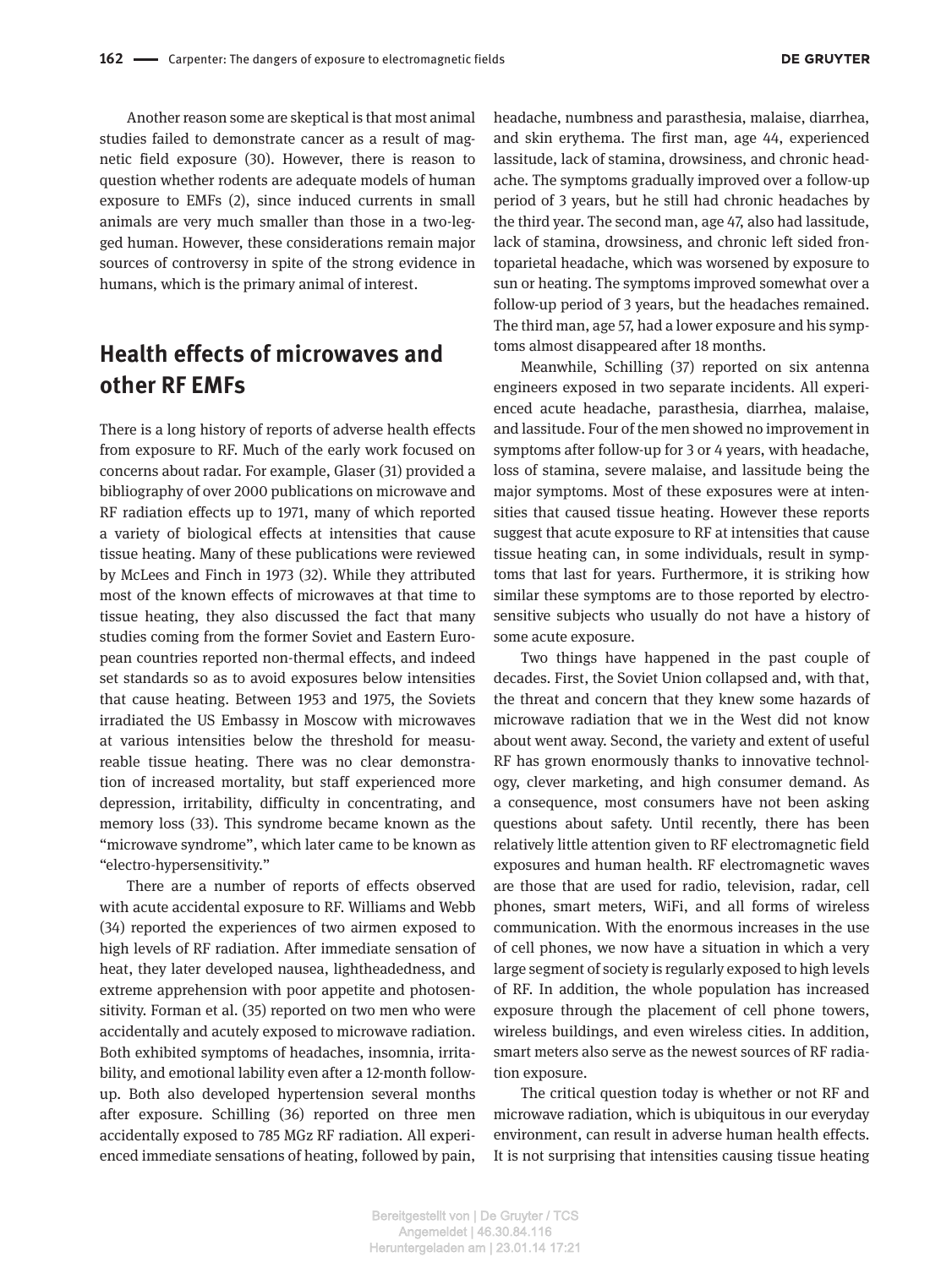have biological effects. Most current RF exposures occur at intensities below that which results in measureable tissue heating, although new and more sensitive methods can demonstrate that even levels presumed to be nonthermal still cause heating (38). However, such exposure is everywhere and very few of the earth's inhabitants can escape from RF exposure from radio, television, radars, cell phone towers and use, smart meters, and WiFi. Satellites beam RF to earth, so even those who are living in the most undeveloped areas still receive greater RF exposure that those coming only from natural and cosmic sources. In light of such information, the most serious health concerns are discussed below.

#### **Cancer**

A major concern in relation to this topic is cancer. Balcer-Kubiczek and Harrison (39) reported years ago that microwave exposure increased malignant transformation of isolated cells in the presence of a tumor promoter. Repacholi et al. (40) demonstrated that lymphoma-prone mice exposed to 900 MHz EMFs showed enhanced probability of the development of cancer. Goldsmith (41) reviewed the associations between microwave exposure and cancer in humans and concluded that "RF exposures are potentially carcinogenic".

The strongest evidence for hazards from exposure to RF radiation has come from studies of individuals who have used a cell phone for prolonged periods of time. This evidence is reviewed in detail by Hardell and Carlberg (42) as a part of the proceedings of this meeting, and will only be briefly discussed here. Long-term use of a cell phone is associated with an elevated risk of brain tumors and acoustic neuromas, but only on the side of the head where the phone is regularly used. Acoustic neuroma is a benign tumor of the auditory nerve, but they, like other brain tumors, can be life-threatening because they occupy space and grow within the bony skull. In a meta-analysis, Hardell et al. (43) reported an OR of 2.0 (1.2–3.4) for glioma among adults who used a cell phone for 10 years or more, but only on the side of the head where the phone was used. There was also an OR of 2.4 (95% CI=1.1-5.3) for acoustic neuroma among long-term users. Risks for meningioma, another type of brain cancer, were elevated, but not significantly so. Kundi (44) reported on 33 epidemiological studies, and reported that the combined ORs from these studies showed an OR of 1.5 (95% CI=1.2–1.8) for glioma. There was also a non-significant elevation in ORs for acoustic neuroma, although there was no relationship with meningioma.

The INTERPHONE study was a 13-nation investigation coordinated by the WHO, and the first results were published in 2010 by The Interphone Study Group (45). While no excess risk of brain cancer was reported when comparing individuals who had ever used a cell phone to those who had not, there was more than a doubling of risk of brain gliomas in individuals who used a cell phone for 10 years or more, a 1.8-fold elevated risk if they used a cell phone for 1640 h or more, and a 1.3-fold elevated risk if they made more than 270 calls. The elevation in risk was only on the side of the head where the cell phone was regularly used. The Israeli component of this study found an elevated risk of ipsilateral parotid gland cancer with longterm cell phone use (46). The parotid gland is one of the salivary glands, but is located in the cheek, near to where a cell phone would be used.

There exists particular concern about risks to children exposed to RF. Hardell et al. (47) studied relative risks based on the age when a person was first diagnosed with a brain tumor. For use of either analog cell phones or cordless phones when assessed at  $>1$  or  $>5$  year latency, they found that individuals diagnosed in their 20s had higher ORs for brain cancer than those diagnosed at an older age. Later, Hardell et al. (48) reported that individuals whose first use of a cell phone was prior to the age of 20 years had an OR of developing glioma of 3.1 (1.4–6.7) using  $>1$  year latency of cell phone use, while for all ages, the OR was 1.3 (1.1–1.6). The same relative relationship was observed with use of a cordless phone, where first use before the age of 20 years gave an OR of 2.6 (1.2–5.5), whereas for all ages, the OR was 1.3 (1.1–1.6). These studies support the conclusion that the use of cordless phones also increases risk, and that children are more vulnerable to risk of brain cancer than adults. The elevated risk to children poses a major concern given the current extensive use of cell phones, even by young children. It is important to note that children are also the ones who showed elevations in risk of developing leukemia among those living near high voltage transmission lines. These two kinds of studies clearly show that children are more at risk of developing cancer than adults when exposed to EMF radiation.

Older studies reported elevations in both leukemia and brain tumors among individuals with occupational exposures to RF (see <www.bioinitiative.org> for references), but the results were not very consistent across studies. Recent reports found elevated rates of leukemia among children who lived near AM radio transmitter sites (49–51). This is the same cancer elevated with exposure to power-line frequency EMFs, suggesting that leukemia is the cancer most likely to show elevated risk with whole body exposure to EMFs of any frequency.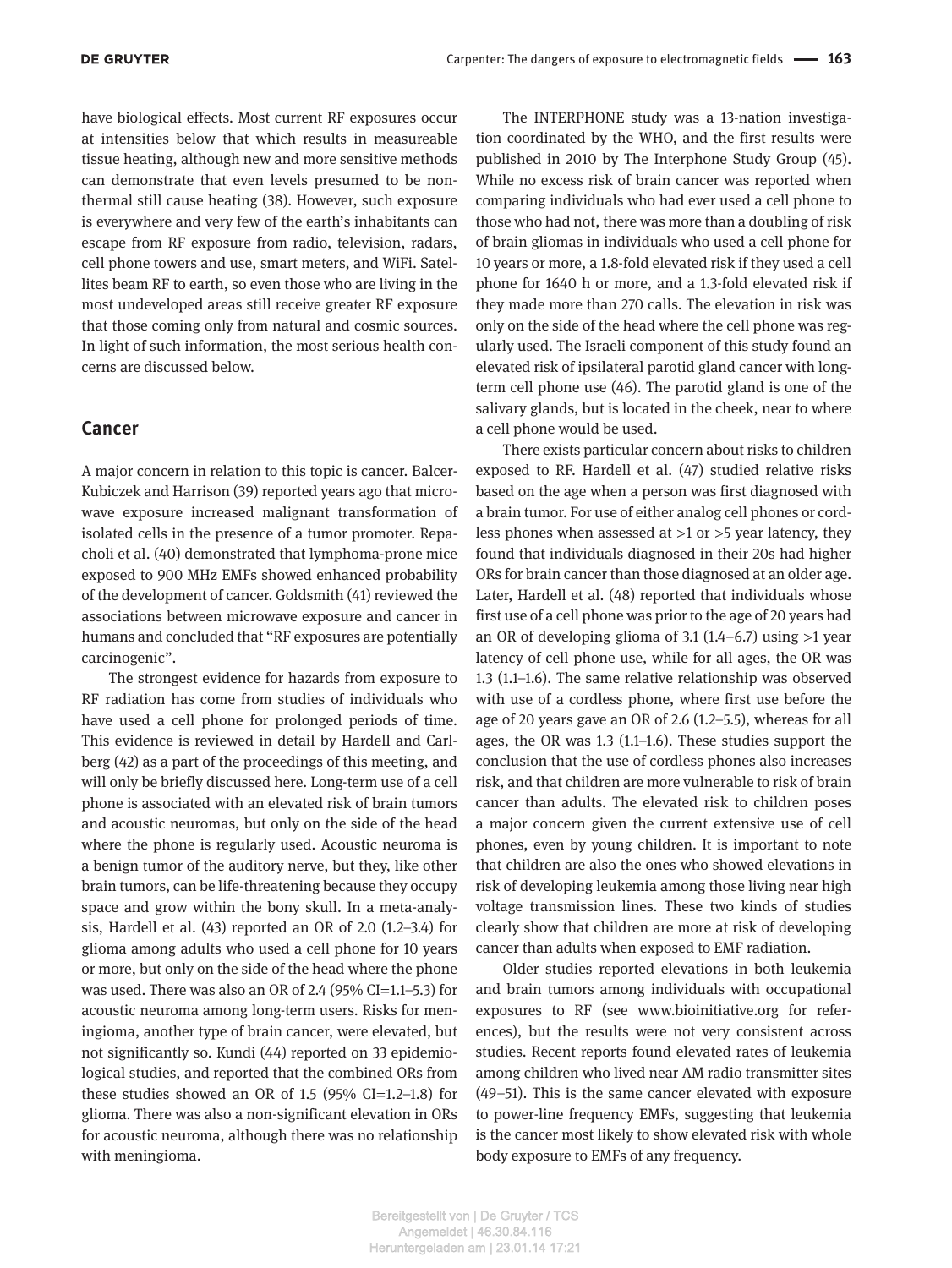The International Agency for Research on Cancer (52), a unit of the WHO, recently declared RF radiation to be a possible human carcinogen based primarily on the evidence that prolonged cell phone use increases risk of brain cancers.

#### **Male fertility**

There is increasing evidence that RF exposure has detrimental effects on male fertility. Agarwal et al. (53) reported that human sperm exposed to cell phone radiation showed a decrease in sperm motility and viability, and an increase in ROS. They speculated that men carrying a mobile phone in their trouser pocket may be negatively affected. In a separate report, Agarwal et al. (54) analyzed sperm samples from 361 men in relation to how many hours each used their mobile phone per day. They reported that sperm count, motility, and viability were reduced with increased use, and that abnormal morphology was increased with use. Wdowiak et al. (55) also reported that men using a mobile phone for longer periods of time showed more abnormal sperm morphology and reduced motility. Liu et al. (56) found that a mobile phone in global system for mobile communication (GSM)-talk mode resulted in ROS generation in mouse spermatocytes even at exposure levels that did not result in DNA strand breaks. De Jullis et al. (57) demonstrated mitochondrial ROS generation in human sperm, which led to DNA fragmentation after exposure to 1.8 GHz ranging from 0.4 to 27.5 W/kg. Rolland et al. (58) reported a significant and continuous 32.2% decline in sperm concentrations in 26,609 French men they examined between 1989 and 2005. While the report cannot deduce the cause, this was certainly the period of time characterized by a great expansion of RF exposure.

### **Electro-hypersensitivity (EHS)**

This subject has been reviewed extensively by Havas (59) as part of the proceedings of this meeting. EHS will also be only briefly discussed here. The issue of EHS is controversial, with a significant number of individuals reporting that they are electrosensitive and often severely disabled (60). The symptoms are non-specific, including headache, fatigue, weakness, memory impairment, tinnitus, dizziness, irritability, heart palpitations, and other types of discomfort (61, 62). The difficulty is that most of the blinded studies that have been done under control conditions have not demonstrated that individuals who report that they are electrosensitive can tell when fields are on or

not on (63). The exception is the report by McCarty et al. (64), which focused on an electrosensitive physician who reported headaches and temporal pain when exposed in a blinded fashion to EMFs. It is important that more careful studies of this syndrome be conducted in the future.

### **Effects on brain and behavior**

Frey (65) reviewed studies up to 1965, primarily from former Soviet countries, and concluded that there were effects on the brain at low intensities of EMFs. There have been many studies on animal and human behavior in relation to exposure to RF, with somewhat inconsistent results. Huber et al. (66) reported changes in sleep EEG patterns in young males after a 30-min exposure to 900 MHz sEMFs (1 W/kg). Wiholm et al. (67) reported effects of 884 MHz signals on spatial memory performance in adults, and found that memory improved after exposure. Ellyahu et al. (68) reported that response time was reduced in humans exposed to 890 MHz RF. Barth et al. (69) conducted a meta-analysis on the neurobehavioral effects of GSM cell phones, and reported overall decreased reaction time, reduced working memory and an increase in errors, although the effects were small. Given reports that cell phone radiation results in alterations in cerebral blood flow (70) and changes in cerebral glucose metabolism (71), it is not surprising that there are neurobehavioral effects.

Presented evidence shows that pre- and post-natal exposure to cell phones increase behavioral problems in children (72). Aldad et al. (73) demonstrated that prenatal exposure of mice to cell phone frequencies results in hyperactivity and impaired memory, and that this is accompanied by altered synaptic transmission in the hippocampus, an area that is particularly important in learning and memory. These observations, if confirmed in future studies, have particular importance regarding prenatal and early life exposure of children, and have special relevance to RF exposure in schools where learning is supposed to take place.

# **Mechanisms by which RF EMFs cause non-thermal health effects**

There have been a number of demonstrated actions of RF EMFs that can serve as bases for the various adverse health effects that have been documented [\(www.bioinitiative.](www.bioinitiative.org;) [org;](www.bioinitiative.org;) 74). As discussed above, damage to sperm appears to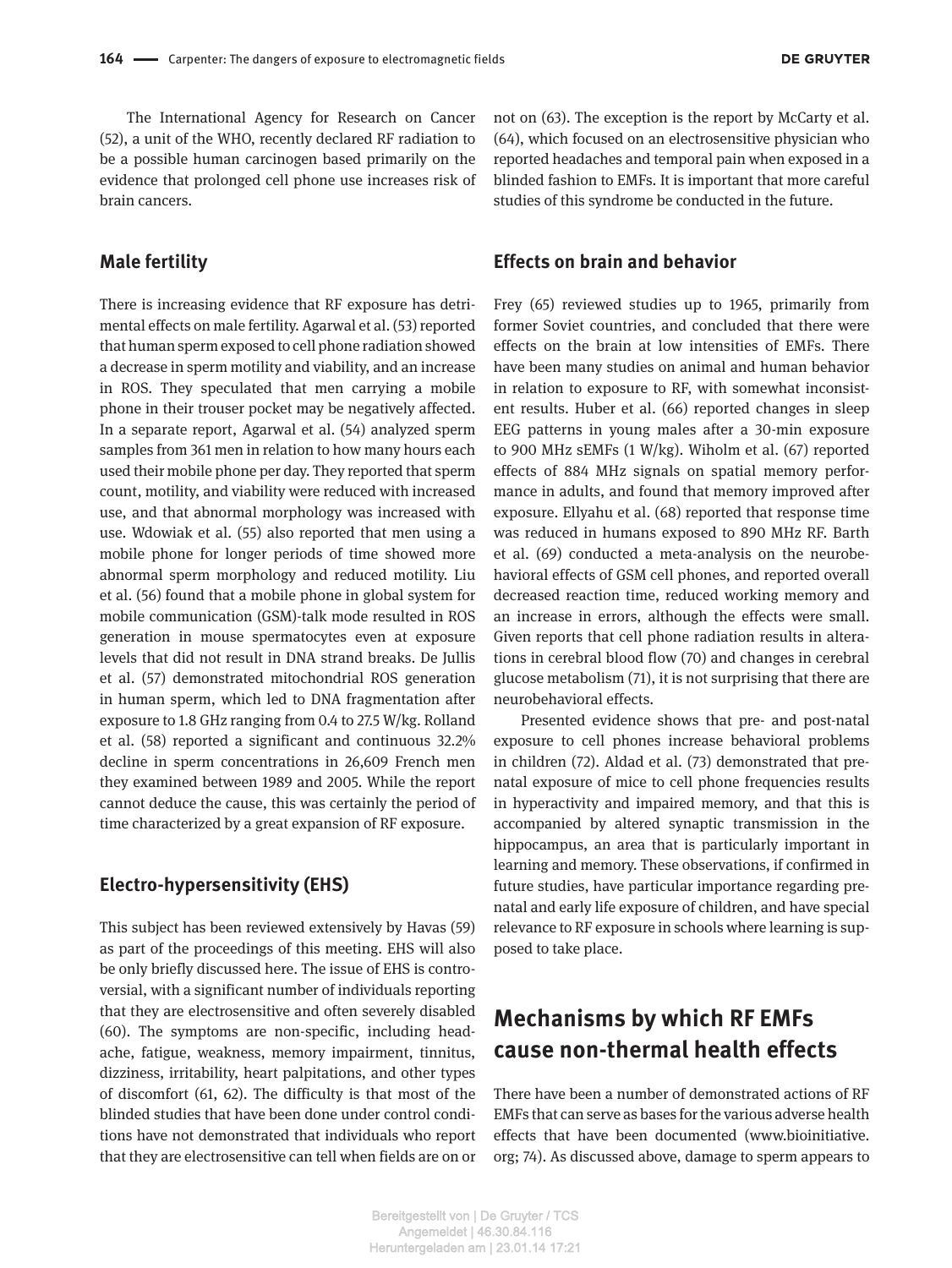be secondary to ROS generation. Furthermore, ROS generation has been proven to lead to DNA damage and fragmentation. Garaj-Vrhovac et al. (75) examined peripheral blood from workers more or less exposed to marine radar EMFs, and demonstrated DNA damage by the comet assay. Exposed groups had significantly reduced glutathione and increased malondialdehyde, consistent with the conclusion that oxidative stress was the likely mechanism of the DNA damage. Luukkonen et al. (76) reported that continuous wave RFs, which did not produce ROS alone, significantly increased ROS generation generated by a chemical that has this action.

Gene induction has been reported in many but not all studies. Apoptotic and anti-apoptotic genes were found to have increased or decreased by between 7- and 11-fold in mouse brain cultures on exposure to 10.715 GHz RF, with a specific absorption rate of 0.725 W/kG (77). Zhao et al. (78) reported the up-regulation of apoptosis genes in response to GSM cell phones, with the up-regulation being greater in cultured neurons than astrocytes. However, Sakurai et al. (79) reported no effect of cell phone frequencies on gene expression in a human-derived glial cell line. Yan et al. (80) reported the up-regulation of specific mRNAs in rat brains after exposure to cell phone frequencies of 6 h/day for 126 days. Luo et al. (81) conducted a proteomic analysis of protein expression in early stage placental villous in women prior to undergoing pregnancy termination. The women were sham or exposed to 1.6 to 8.8 W/kg from a commercial cell phone placed on the abdomen. On two-dimensional electrophoresis, up to 15 spots showed significant change of at least 2- to 2.5-fold. Gerner et al. (82) used a sensitive proteome analysis to study changes induced in cultured human cells in response to short-term RFs similar to those from a cell phone. They found significant increases in protein synthesis in Jurkat T-cells and fibroblasts, but less in activated primary human monocuclear cells, and no response in quiescent cells (82).

DNA damage has also been reported at non-thermal intensities of RF exposure. Ruediger (83) reviewed 101 publications, and found that 49 reported genotoxic effects while 42 did not; of these, 8 reported no direct effect of RF but an enhancement of the genotoxic action of chemicals. Tice et al. (84) reported that cell phone RF caused significant DNA and chromosomal damage, which they assessed by micronuclei formation, in human cultured lymphocytes. They found that the degree of damage varied with specific absorption rate and exposure duration, but did not find significant effects on leukocytes. Diem et al. (85) found single and double-strand breaks by the comet assay upon exposure of cultured rat fibroblast and granulosa cells to 1800 MHz RF. DNA damage secondary to 1800 Hz

RF was studied by Xu et al. (86) using six different cell types, and found that not all cell types were equally sensitive. Markova et al. (87) reported that stem cells were more sensitive to microwave from cell phones than differentiated cells. Hoyto et al. (88) found that ornithine decarboxylase activity was altered in primary astrocytes, but not in secondary cell lines, after exposure to 872 MHz RF radiation. These observations are important because some previous studies (89, 90) discredited gene toxicity studies of RF based on the observation that the aforementioned studies lack consistent results. However, the lack of effect on some cells may be as real as the adverse effects on other types of cells.

Together, the abovementioned results suggest that various cell types react quite differently to RF exposure and that sensitivity varies with the degree of cell activation. More studies are thus needed to determine whether there are real differences in cellular sensitivities.

# **Characteristics of EMFs responsible for adverse health effects**

It is striking that the cancers associated with exposure to ELFs (primarily leukemia, some brain cancers) and RF (primarily brain cancer, some forms of leukemia) are so similar when the energy of the EMFs are so different. This has led many researchers to suggest that EMFs may have other hazardous components apart from pure sine wave. There are transients, harmonics, pulses, and carrier and resonance frequencies that complicate real-life exposures. Vignati and Giuliani (91) reported RF associated with high-voltage power lines. Others (92) related adverse health effects to "dirty electricity", i.e., multiple transients, harmonics, and peaks of magnetic fields that are commonly found superimposed on the 50 or 60 Hz signal. Given that these transients are present in virtually all electrical sources, it becomes very difficult to sort out which particular component of the wave forms is most closely associated with adverse health outcomes.

The same concerns apply to RF. Markova et al. (93) investigated the effects of cell phone microwaves on measures of stress responses and genotoxic effects on human lymphocytes, and found that the degree of damage varied depending on the function of the carrier frequency. Many of the uses of RFs involve pulses of high intensity but of short duration. This is the case with smart meters. However, peak pulse amplitude may be of greater significance than aggregate exposure over time. Further research on these issues is needed. However, it is almost impossible to do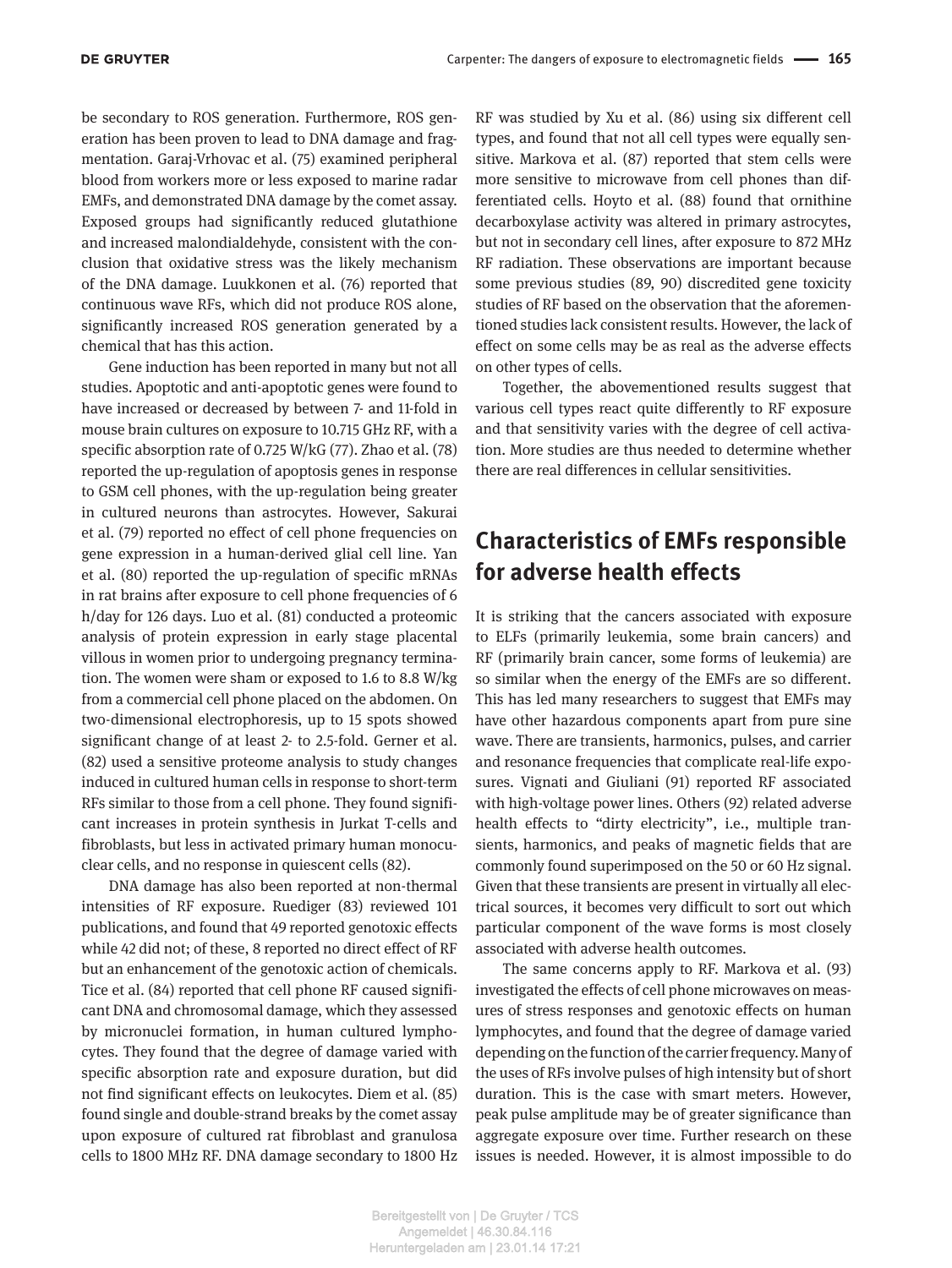this study in humans because long-term exposures cannot be controlled and the latency for the diseases of concern is very long. Unfortunately, there is no satisfactory animal or cellular model that can be used to date.

## **Specific sources of exposure to RF EMFs**

#### **Cell (mobile) phones**

The major concern about cell phones is that they are usually held close to the head, resulting in significant exposure to the brain and other tissues on the side of the head where the phone is usually placed. This problem is easily avoided, however, by use of a wired ear piece or a speaker. Although no study has yet to be conducted on this issue, there is also growing concern about cell phones in the "on" mode being held in belts or pockets, thus exposing the abdomen to harmful RF EMF. Texting, however, is not yet a major concern, since there is no evidence yet of cancer developing in the fingers.

There are a number of relatively simple steps that individuals can take to reduce their exposure to RF from cell phones. First, a landline should be used whenever possible because wired phones do not generate RF. Second, cell phones should not be held directly to the ear. Rather, a wired ear piece can be used, thus keeping the phone off the body. The RF from a cell phone falls off rapidly with distance, so a phone on the desk with a wired earpiece will not result in a high exposure. Third, users should not wear an active phone on any part of the body, including pockets or belts. The phone should be kept in a briefcase or a pocketbook. Fourth, users should also not sleep with a phone under the pillow. Fifth, the use of Bluetooth does reduce but not eliminate exposure to the head, but using it while wearing the phone on your belt only changes the parts of the body that is exposed. Children, in particular, should not use cell phones held to the ear. If it is considered necessary for a child to have a cell phone, they should be given clear instruction that it is to be used only in emergencies. Table 1 provides estimates of relative exposures coming from the use of a cell phone compared with other sources.

### **Smart meters**

Wireless smart meters use RF radiation to communicate household or office electrical usage to the utility. However **Table 1** RF Exposure from various sources.

| Cell phone (Maximum power at ear)              | 5000 μW/cm <sup>2</sup>      |
|------------------------------------------------|------------------------------|
| Cell phone (1% duty per day at ear)            | 50 $\mu$ W/cm <sup>2</sup>   |
| Cell phone (1% duty per day whole body)        | 0.75 $\mu$ W/cm <sup>2</sup> |
| Cell tower (Maximal exposure 60 m from school) | $0.83 \text{ µW/cm}^2$       |
| Typical smart meter (peak power at 20 cm)      | 227 µW/cm <sup>2</sup>       |
| Typical smart meter (peak power at 3.1 feet)   | $10 \mu W/cm^2$              |
| Typical smart meter (peak power at 5.7 feet)   | $3 \mu W/cm^2$               |
| Typical smart meter (5% duty cycle at 20 cm    | $11 \mu W/cm^2$              |
| Typical smart meter (5% duty cycle at 3 feet)  | $0.545 \mu W/cm^2$           |
| Zigbee radio (peak power at 20 cm)             | $31 \mu W/cm^2$              |
| Zigbee radio (50% duty cycle at 3 feet)        | $0.74 \mu W/cm^2$            |
| WiFi Router (100 mW maximal power at 3 feet)   | $1 \mu W/cm^2$               |
|                                                |                              |

Source: Karl Maret, personal communication, "duty cycle" is the percent of the day a person is exposed, 1 foot is equal to 30.4 cm.

they usually produce atypical, relatively potent, and shortpulsed RF microwaves whose biological effects have never been fully tested and may, in fact, be more hazardous than other waveforms. The California Pacific Gas and Electric acknowledged to the state Public Utilities Commission (94) that it emits millisecond-long RF bursts about 9600 times a day, on average, with a maximum of 190,000 daily transmissions and a peak level emission that is two and a half times higher than the stated safety signal. It is likely that most other smart meters are similar. The power density from a smart meter is in the same range as that from a cell phone used at a distance from a cell tower. However, the intensity of exposure in the immediate environment is, under most circumstances, lower than what one gets from holding a cell phone close to one's head. This is because one does not hold the smart meter close to one's head. The difference between a cell phone and a smart meter environment is that while the cell phone is used only intermittently, a smart meter generates RF continuously, with intermittent pulses that can expose the whole body of a person near it.

To my knowledge, there have been no studies on the health effects of smart meters because these are relatively new devices. In their current use, smart meters only transmit information from a home or office to the utility on the total electrical usage with time. However, this is just the tip of the iceberg in relation to what is planned. Appliance makers are currently placing Zigbee RF transmitters in electrical appliances, and the plan is that every appliance is designed to have such transmitters that can communicate to the smart meter. In turn, the smart meters will communicate to the utility companies some information pertaining to the electrical usage of that particular appliance. Utilities insist that this will help homeowners know how much electricity their equipment utilizes.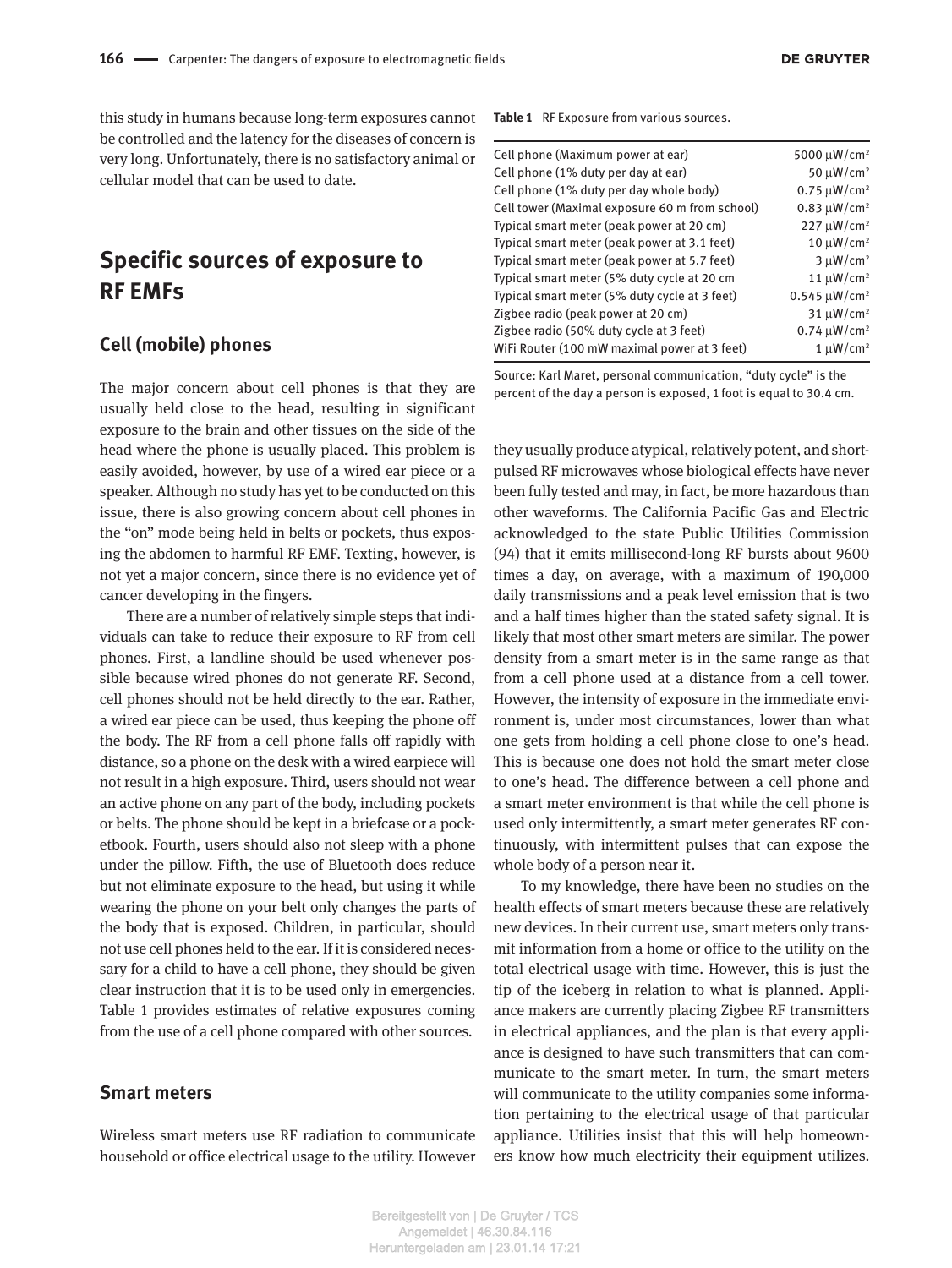For example, a user will know how much energy the clothes dryer requires, and that rates can be set such that the user can dry clothes at 3 AM when usage is low, with corresponding lower prices. Such technological adjustments can make kitchens and laundry rooms hotbeds of RF generation above and beyond what comes from the smart meter. While it is true that the nature of exposure to RF from smart meters and Zigbee generators may not be significantly different from that coming from other wireless devices, what is important is cumulative, aggregate exposure. Smart meters and Zigbee transmitters can add significantly to aggregate RF exposure.

The installation of smart meters and the technologies associated with them have also raised concerns about privacy (95). Utilities will have full access to personal data, ultimately including the use of each individual appliance. As cited in this article "Detailed electricity usage data offers a window into the lives of people inside of a home by revealing what individual appliances they are using, and the transmission of the data potentially subjects this information to interception or theft by unauthorized third parties or hackers".

#### **WiFi**

WiFi deploys pulse-modulated microwave radiation (within the larger RF radiation spectrum) with a carrier frequency that is similar to that used by a microwave oven (about 2.45 GHz). The pulse-modulation of a wave with lower frequencies, in addition to the high-frequency carrier signal, increases the exposure complexity and, in turn, the possible health effects in an exposed population. WiFi constantly exposes building occupants, including children and adults, from both computers and infrastructure antennas. The duration may be a more important contributing factor to RF radiation effects than exposure levels. While intensities are low under most circumstances, places such as computer laboratories with many wireless devices can result in significance intensities of RF. Thus, while not uniquely harmful WiFi increases aggregate RF exposure. The problem, however, is much greater when using a wireless laptop computer, primarily because if held on the lap it will involve significant exposure to reproductive and other abdominal organs.

Khalid et al. (96) measured RF levels coming from wireless local area networks (WLAN) in schools and calculated the time-averaged power density from a laptop to be 220  $\mu$ W/m<sup>2</sup> at 0.5 m and the peak SAR at the torso of a 10-year old child at 34 cm to be 80  $\mu$ W/kg. Findlay and

Dimbylow (97) calculated that a 10-year old child sitting next to a wireless computer would get  $\langle 1\%$  of the SAR calculated for the head of a typical cell phone exposure. However, exposure can increase in a WLAN environment, in which multiple devices are used (98).

### **Cell and radio transmission towers**

RF exposures from GSM cell phone towers can be significant. Haumann et al. (99) reported that cell towers dominated FM or TV emissions, and can exceed 1000  $\mu$ W/m<sup>2</sup>, suggested to be the average threshold for non-thermal effects. At a typical residential distance of 250 m in a direct line of sight, the observed levels were approximately 200 μW/m2 . Frei et al. (100) monitored mean weekly exposure to all forms of RF in 166 residents of Basel, Switzerland, and found that cell phone base stations were the largest sources of exposure (32.0%), followed by cell phone handsets (29.1%), and digital enhanced cordless telecommunication (DECT) phones (22.7%). Thus, cell towers may be a very significant source of exposure.

#### **Others**

There are many other sources of RF in our environment, although most are of minor importance in the general population relative to those sources discussed above. RF leaking from microwave ovens can be easily avoided by stepping away when the oven is being used. There are many satellite sources of RF, although of low intensity. There are also many person-to-person communication devices that can result in significant exposure to the users.

### **Standards and regulation of EMFs**

There are major differences in national and international standards for EMF exposures. Many countries accept the standards proposed by the International Commission on Non-Ionizing Radiation Protection (ICNIRP) (101), a nongovernmental organization with members appointed by the organization. Different countries and organizations set standards for specific frequencies and duration of exposures. Different exposure standards are also often set for the general public and for occupational exposures. ICNIRP states the scientific rationale for standard setting is based on the following: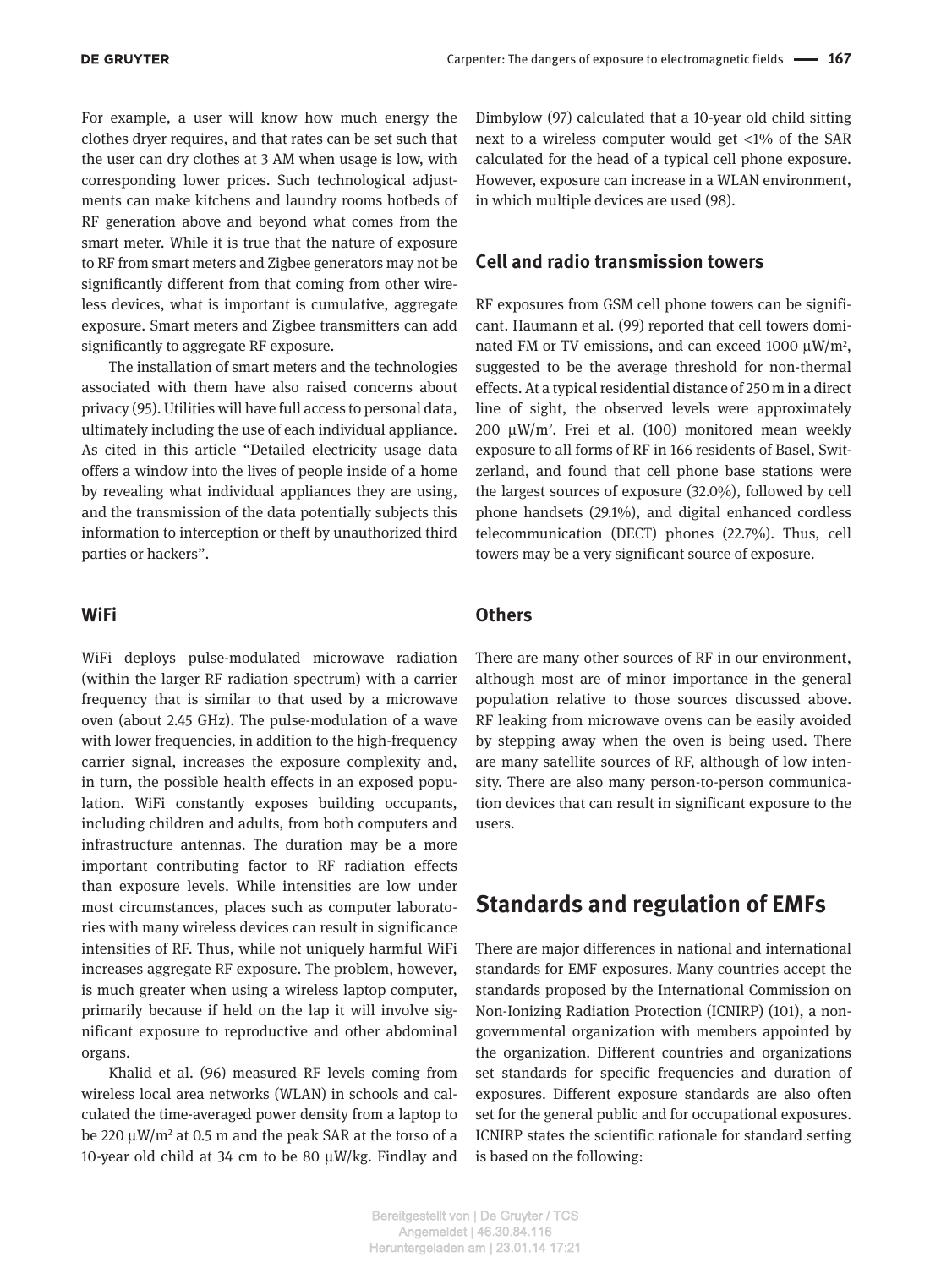- A. Between 1 Hz and 10 MHz, basic restrictions are provided on current density to prevent effects on nervous system functions;
- B. Between 100 kHz and 10 GHz, basic restrictions on SAR are provided to prevent whole-body heat stress and excessive localized tissue heating; in the 100 kHz to 10 MHz range, restrictions are provided on both current density and specific absorption rate (SAR);
- C. Between 10 and 300 GHz, basic restrictions are provided on power density to prevent excessive heating in tissue at or near the body surface.

These recommended restrictions are basically designed to prevent electrocution and cooking. They do not acknowledge any effects that are not due to either current or tissue heating. Table 2 lists standards for 900 MHz RF in different countries at some frequencies compared with the recommendation coming from the Bioinitiative Report. Different countries and organizations set standards for specific frequencies and duration of exposures. Standards similar to those from ICNIRP apply in Australia and New Zealand (102).

It is clear that there is a great lack of consensus regarding appropriate safety standards for EMFs. One major barrier is the belief of those coming primarily from the physics and engineering communities that there EMFs have no biological effects other than those caused by tissue heating. This belief ignores and denies all of the evidence presented above, and the resulting standards fail to protect the health of the public.

One major concern with the recommendations of the ICNIRP and those of most governmental agencies is the influence of conflicts of interest in the setting of standards, the interpretation of research findings, and the overall

**Table 2** RF exposure limit recommendations for the general public by different organizations or countries and exposure from various RF devices.

| International Commission on Non-Ionizing    | 600 $\mu$ W/cm <sup>2</sup>   |
|---------------------------------------------|-------------------------------|
| <b>Radiation Protection</b>                 |                               |
| <b>US Federal Communications Commission</b> | 600 $\mu$ W/cm <sup>2</sup>   |
| <b>Health Canada</b>                        | 600 µW/cm <sup>2</sup>        |
| Greece                                      | 300 $\mu$ W/cm <sup>2</sup>   |
| <b>Belgium</b>                              | 112.5 $\mu$ W/cm <sup>2</sup> |
| Italy                                       | $100 \mu W/cm^2$              |
| Israel                                      | $45 \mu W/cm^2$               |
| China                                       | 40 $\mu$ W/cm <sup>2</sup>    |
| Russia                                      | $10 \mu W/cm^2$               |
| Poland                                      | $10 \mu W/cm^2$               |
| Bioinitiative Report (Outdoor) 2007         | $0.1 \mu W/cm^2$              |
| Bioinitiative Report (Indoor) 2007          | $0.01 \mu W/cm^2$             |

Source: Karl Maret, personal communication.

integrity of the process. Huss et al. (103) reported that the source of funding for studies on health effects from cell phone use dramatically influenced the reported results, in that industry-funded compared with publicly-funded studies were the least likely to report a statistically significant adverse effect. This concern about conflicts of interest applies to many public health issues, including those of fracking and food, as discussed in other papers from this meeting. A study design and interpretation of its results may be influenced by the prejudices of investigators and funding organizations; furthermore, money for politicians, lobbyists and advertising can sway opinions and governmental actions in a way that is not consistent with objective science.

### **The cost of doing nothing**

At present, we do not know precisely the degree to which the risk of cancer and other adverse health effects are increased by exposure to RF fields from cell phones, smart meters, and other wireless devices. Human studies are difficult under any circumstances, but these difficulties are even greater when studying the effects of ELF and RF EMFs. Levels of exposure to EMF fields vary over the course of every day as we move through our environment, use appliances or cell phones, as well as sit or stand near smart meters and other wireless devices for varying periods of time. There is whole body exposure from cell phone towers, radio and television transmission towers, and WiFi. Most studies, to date, have relied on the place of residence in relation to power lines or cell towers or self-reports of how frequently individuals used their cell phones 10 years ago. This is difficult to remember with any certainty. Thus, exposure assessment in almost all EMF studies is extremely poor. Given the long latency for development of cancer and other chronic diseases, one would expect that the true risk of disease is significantly greater than that reported when exposure is not accurately measured, and yet a statistically significant association is found, compared with a study in which it were possible to accurately monitor all exposure.

There is considerable evidence that children are more vulnerable to many environmental insults than adults (104). The reality is that children are using cell phones at increasing rates and for long durations. Therefore, if the risks are real, and especially if children are more susceptible, we may be facing an epidemic of brain and other cancers, especially leukemia. The concern is increased because, to date, there has been little warning advising restrictions on use of cell phones, especially by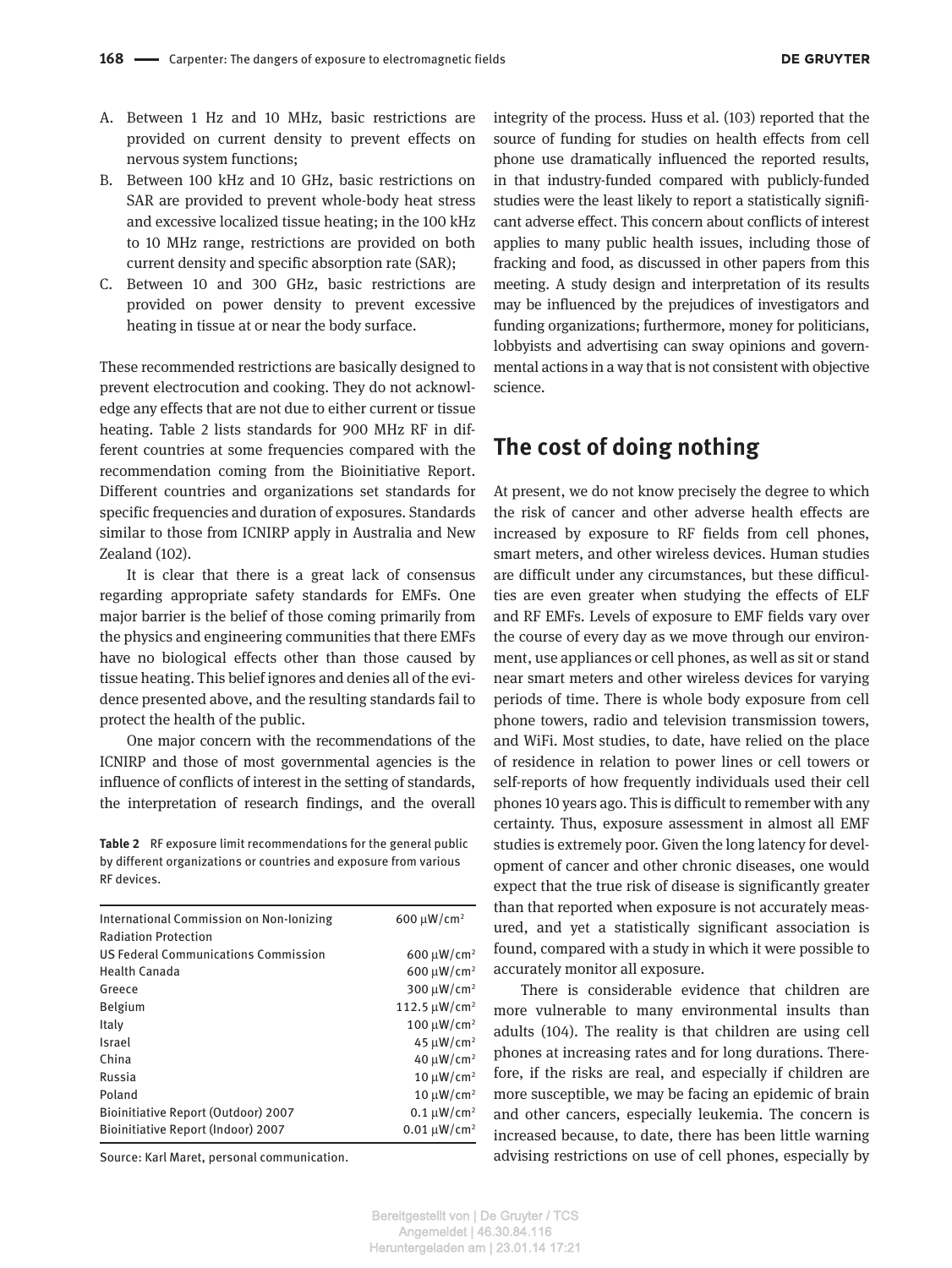children. While questions regarding mechanisms are not all answered, the evidence for a relationship between cell phone exposure and cancer is sufficiently strong so as to demand action. The alternative may be significant increases in certain cancers. It is not clear whether there is increased risk of all kinds of cancer following exposure, because there has not been a study of, for example, the health hazard of wearing a cell phone on your belt and pelvic cancers.

A newly published review of neurological disorders and deaths in the Western countries (105) found that between 1997 and 2010, there was a sharp rise in dementia and other neurological deaths in people under 74 years, with earlier onset affecting people under 55 years of age. Of the 10 biggest Western countries, the USA had the worst increase in all neurological deaths: 66% for men and 92% for women. The authors speculated that these changes could be attributable to the many environmental and social changes over the past 30 years: "The explosion in electronic devices, rises in background non-ionizing radiation – PC's, micro waves, TV's, mobile phones; road and air transport up 4-fold increasing background petrochemical pollution; chemical additives to food etc. There is no one factor, rather the likely interaction between all these environmental triggers".

Recently, the Board of the American Academy of Environmental Medicine (106), in opposition to installation of wireless smart meters, stated "Chronic exposure to wireless RF radiation is a preventable environmental hazard that is sufficiently well documented to warrant immediate preventative public health action", and called for "An immediate moratorium on 'smart meter' installation until these serious public health issues are resolved. Continuing with their installation would be extremely irresponsible". The American Academy of Pediatrics, in a letter to a US Congressman (107), stated that "Children are

disproportionately affected by environmental exposures, including cell phone radiation. The differences in bone density and the amount of fluid in the child's brain compared to an adult's brain could allow children to absorb greater quantities of RF energy deeper into their brains than adults. It is essential that any new standards for cell phones or other wireless devices be based on protecting the youngest and most vulnerable populations to ensure they are safeguarded through their lifetimes".

We would be wise to follow this advice from the physician organizations most responsible for dealing with human disease as a result of environmental exposures. There is now greater evidence of the risks posed by EMFs on human health, affecting billions of people worldwide. The status quo is not acceptable in light of the evidence for harm. Many scientists and medical experts urgently recommend that measures following the Precautionary Principle be applied immediately – such as using landlines and wired laptops and smart meters – to reduce biologically inappropriate microwave exposure. We are not advocating the abolishment of RF technologies, only the use of common sense and the development and implementation of best practices in using these technologies so as to reduce exposure and risk of health hazards.

In summary, current extensive evidence shows that exposure to excessive levels of ELF and RF EMFs results in elevated rates of cancer and some other diseases, and such evidence is rapidly growing. The risk is greater for children, who are the most vulnerable members of our society and those on whom our future is most dependent. Thus, we need to find ways in which to use contemporary technology safely and learn to balance risks against benefits.

Received October 23, 2013; accepted November 7, 2013; previously published online November 27, 2013

## **References**

- 1. Ramsey JJ, Harper ME, Weindruch R. Restriction of energy intake, energy expenditure, and aging. Free Rad Biol Med 2000;10:946–86.
- 2. Carpenter DO. Human health effects of nonionizing electromagnetic fields. In: Bingham E, Cohressen B, editors. Patty's Toxicology, 6th ed. Hoboken, NJ: John Wiley & Sons, Inc., 2012;6:109–32. Chapter 100.
- 3. Wertheimer N, Leeper E. Electrical wiring configurations and childhood cancer. Am J Epidemiol 1979;109:273–84.
- 4. Wartenberg D. Residential magnetic fields and childhood leukemia: a meta-analysis. Am J Public Health 1998;88:1787–94.
- 5. Ahlbom A, Day N, Feychting M, Roman E, Skinner J, et al. A pooled analysis of magnetic fields and childhood leukaemia. Brit J Cancer 2000;83:692–98.
- 6. Greenland S, Sheppard AR, Kaune WT, Poole C, Kelsh MA. The Childhood Leukemia-EMF Study Group. A pooled analysis of magnetic fields, wire codes, and childhood leukemia. Epidemiology 2000;11:624–34.
- 7. Hatch EE, Linet MS, Kleinerman RA, Tarone RE, Severson RK, et al. Association between childhood acute lymphoblastic leukemia and use of electrical appliances during pregnancy and childhood. Epidemiology 1998;9:234–45.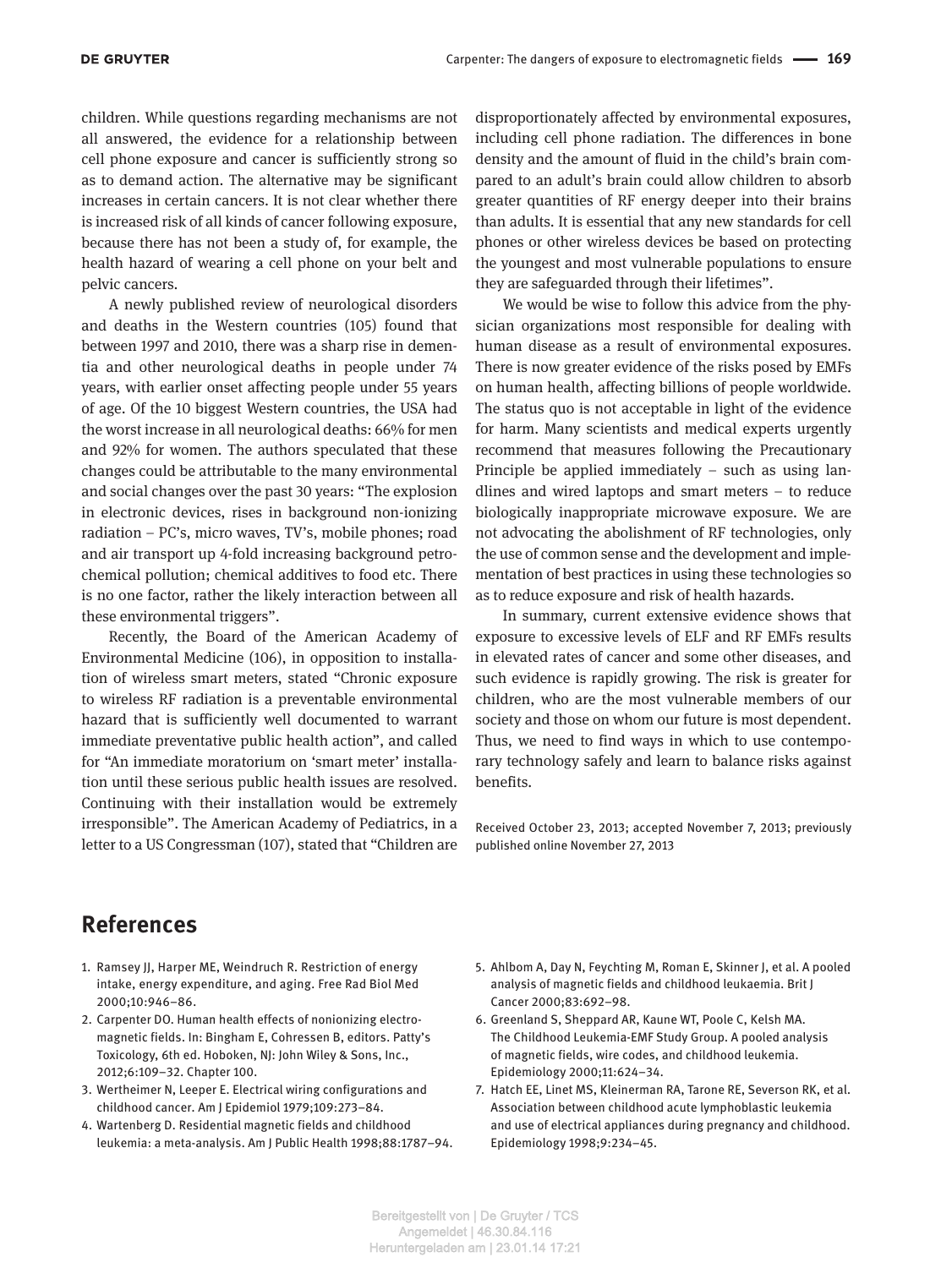- 8. US National Academy of Sciences, National Research Council. Possible health effects of exposure to residential electric and magnetic fields. Washington, DC: National Academy Press, 1997.
- 9. IARC (International Agency for Research on Cancer). IARC monographs on the evaluation of carcinogenic risks to humans, Vol. 80. Non-ionizing radiation. Part 1: static and extremely low-frequency (ELF) electric and magnetic fields. Lyon: IARC Press, 2002.
- 10. World Health Organization (WHO). Extremely low frequency fields. Environmental health criteria, Vol. 238. Geneva: WHO, 2007.
- 11. Draper G, Vincent T, Kroll ME, Swanson J. Childhood cancer in relation to distance from high voltage power lines in England and Wales: a case-control study. Br Med J 2005;330:1290–4.
- 12. Kabuto M, Nitta H, Yamamoto S, Yamaguch N, Akiba S, et al. Childhood leukemia and magnetic fields in Japan: a case-control study of childhood leukemia and residential power-frequency magnetic fields in Japan. Int J Cancer 2006;119:643–50.
- 13. Mejia-Arangure JM, Fajardo-Gutierrez A, Perez-Saldivar ML, Govodezky C, Martinez-Avalos A, et al. Magnetic fields and acute leukemia in children with Down Syndrome. Epidemiology 2007;18:158–61.
- 14. Foliart DE, Pollock BH, Mezei G, Iriye R, Silva JM, et al. Magnetic field exposure and long-term survival among children with leukaemia. Br J Cancer 2006;94:161–4.
- 15. Svendsen AL, Weihkoph T, Kaatsch P, Schuz J. Exposure to magnetic fields and survival after diagnosis of childhood leukemia: a German cohort study. Cancer Epidemiol Biomarkers Prev 2007;16:1167–71.
- 16. Kheifets L, Ahlbom A, Crespi CM, Graper G, Hagihara J, et al. Pooled analysis of recent studies on magnetic fields and childhood leukaemia. Br J Cancer 2010;103:1128–35.
- 17. Infante-Rivard C, Deadman JE. Maternal occupational exposure to extremely low frequency magnetic fields during pregnancy and childhood leukemia. Epidemiology 2003;14:437–41.
- 18. Feychting M, Forssen U, Floderus B. Occupational and residential magnetic field exposure and leukemia and central nervous system tumors. Epidemiology 1997;8:184–9.
- 19. Kheifets LI, Afifi AA, Buffler PA, Zhang ZW, Matkin CC. Occupational electric and magnetic field exposure and leukemia. J Occup Environ Med 1997;39:1074–91.
- 20. Lowenthat RM, Tuck DM, Bray IC. Residential exposure to electric power transmission lines and risk of lymphoproliferative and myeloproliferative disorders: a case-control study. Intern Med J 2007;37:614–9.
- 21. Garcia AM, Sisternas A, Hoyos SP. Occupational exposure to extremely low frequency electric and magnetic fields and Alzheimer disease: a meta-analysis. Int J Epidemiol 2008;37:329–40.
- 22. Feychting M, Jonsson F, Pedersen NL, Ahlbom A. Occupational magnetic field exposure and neurodegenerative disease. Epidemiology 2003;14:413–9.
- 23. Huss A, Spoerri A, Egger M, Roosli M, for the Swiss National Cohort Study. Residence near power lines and mortality from neurodegenerative diseases: longitudinal study of the Swiss population. Am J Epidemiol 2006;169:167–75.
- 24. Li DK, Chen H, Odouli R. Maternal exposure to magnetic fields during pregnancy in relation to the risk of asthma in offspring. Arch Pediatr Adolesc Med 2011;165:945–50.
- 25. Lai H, Singh NP. Magnetic-field-induced DNA strand breaks in brain cells of the rat. Environ Health Perspect 2004;112:687–94.
- 26. Burdak-Rothkamm S, Rothkamm K, Folkard M, Patel G, Hone P, et al. DNA and chromosomal damage in response to intermittent extremely low-frequency magnetic fields. Mut Res 2009;672:82–9.
- 27. Lin H, Blank M, Rossol-Haseroth K, Goodman R. Regulating genes with electromagnetic response elements. J Cell Biochem 2001;81:143–8.
- 28. Salehi I, Sani KG, Zamani A. Exposure of rats to extremely low-frequency electromagnetic fields (ELF-EMF) alters cytokines production. Electromag Biol Med 2012;32:1–8.
- 29. Yang Y, Jin X, Yan C, Tian Y, Tang J, et al. Case-only study of interactions between DNA repair genes (hMLH1, APEX1, MGMT, XRCC1 and XPD) and low-frequency electromagnetic fields in childhood acute leukemia. Leuk Lymph 2008;49:2344–50.
- 30. Sommer AM, Lerchl A. The risk of lymphoma in AKR/J mice does not rise with chronic exposure to 50 Hz magnetic fields (1 μT and 100 μT). Rad Res 2004;162:194–200.
- 31. Glaser ZR. Bibliography of reported biological phenomena ('effects') and clinical manifestations attributed to microwave and radiofrequency radiation. Naval Medical Research Institute Research Report Project MF12.524.015-0004B, Report No. 2 4 October 1971.
- 32. McLees BD, Finch ED. Analysis of reported physiologic effects of microwave radiation. Adv Biol Med Physics 1973;14:163–223.
- 33. Pollack H. Epidemiologic data on American personnel in the Moscow Embassy. Bull N.Y. Acad Med 1979;55:1182–6.
- 34. Williams RA, Webb TS. Exposure to radio-frequency radiation from an aircraft radar unit. Aviat Space Environ Med 1980;51:1243–4.
- 35. Forman SA, Holmes CK, McManamon TV, Wedding WR. Psychological symptoms and intermittent hypertension following acute microwave exposure. J Occup Med 1982;24:932–4.
- 36. Schilling CJ. Effects of acute exposure to ultrahigh radiofrequency radiation on three antenna engineers. Occup Environ Med 1997;54:281–4.
- 37. Schilling CJ. Effects of exposure to very high frequency radiofrequency radiation on six antenna engineers in two separate incidents. Occup Med 2000;50:49–56.
- 38. Gultekin DH, Moeller L. NMR imaging of cell phone radiation absorption in brain tissue. PNAS [www.pnas.org/cgi/](www.pnas.org/cgi/doi/10.1073/pnas.1205598109) [doi/10.1073/pnas.1205598109.](www.pnas.org/cgi/doi/10.1073/pnas.1205598109)
- 39. Balcer-Kubiczek EK, Harrison GH. Evidence for microwave carcinogenesis in vitro. Carcinogenesis 1985;6:859–64.
- 40. Repacholi MH, Basten A, Gebski V, Noonan D, Finnie J, et al. Lymphomas in Eu-Pim1 transgenic mice exposed to pulsed 900 MHz electromagnetic fields. Rad Res 1997;147:631–40.
- 41. Goldsmith JR. Epidemiological evidence relevant to radar (microwave) effects. Environ Health Perspect 1997;105: 1579–87.
- 42. Hardell L, Carlberg M. Using the Hill criteria from 1965 for strengths of evidence of the risk for brain tumors associated with use of mobile and cordless phones. Rev Environ Health 2013;28:97–106.
- 43. Hardell L, Carlberg M, Söderqvist F, Hansson Mild K. Meta-analysis of long-term mobile phone use and the association with brain tumours. Int J Oncol 2008;32:1097–103.
- 44. Kundi M. The controversy about a possible relationship between mobile phone use and cancer. Environ Health Perspect 2009;117:316–24.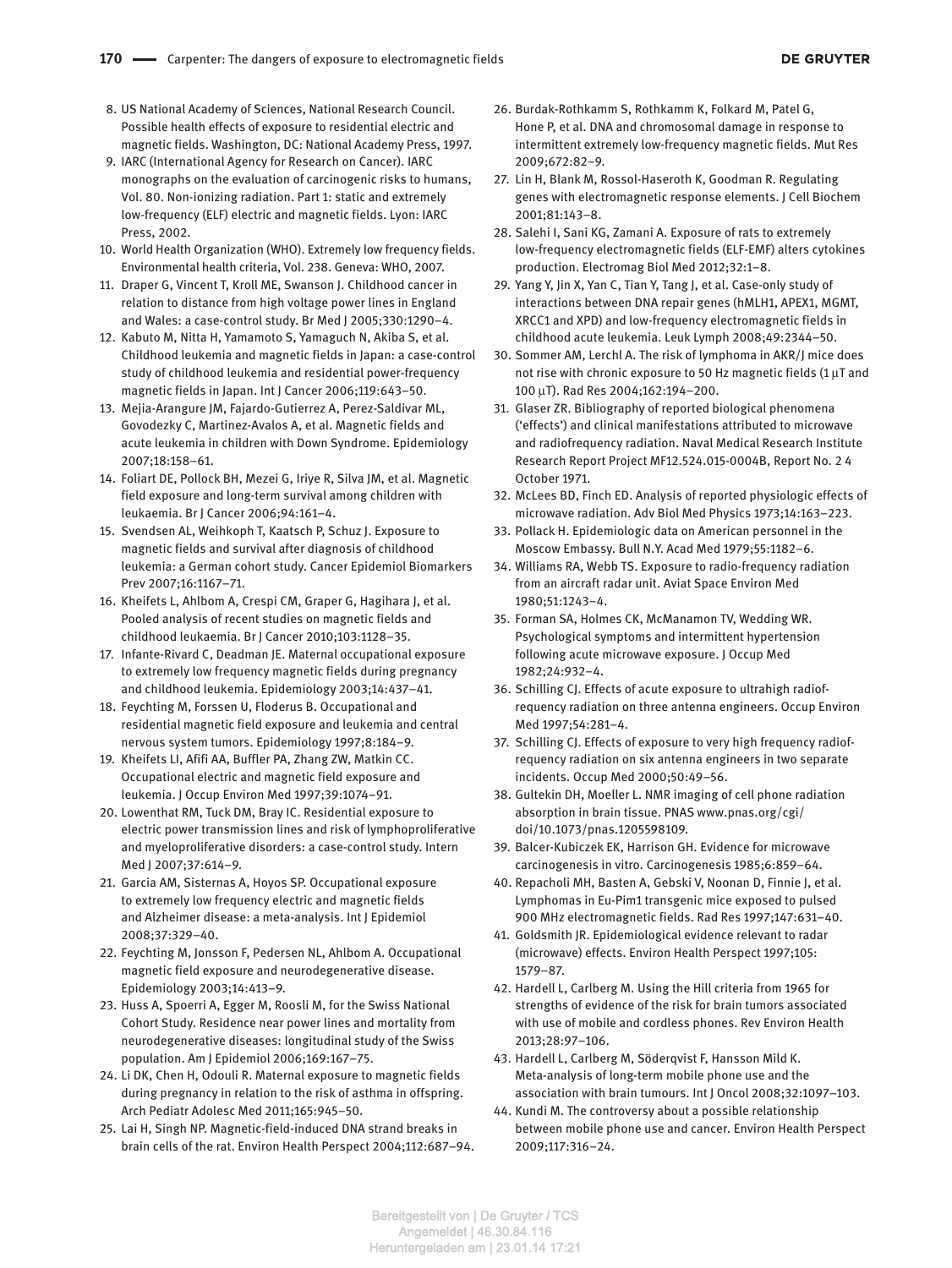- 45. INTERPHONE Study Group. Brain tumour risk in relation to mobile telephone use: results of the INTERPHONE international case-control study. Int J Epidemiol 2010;39:675–94.
- 46. Sadetzki S, Chetrit A, Jarus-Hakak A, Cardis E, Deutch Y, et al. Cellular phone use and risk of benign and malignant parotid gland tumors-a nationwide case-control study. Am J Epidemiol 2008;167:457–67.
- 47. Hardell L, Mild KH, Carlberg M, Hallquist A. Cellular and cordless telephone use and the association with brain tumors in different age groups. Arch Environ Health 2004;59:132–7.
- 48. Hardell L, Carlberg M, Hansson Mild K. Use of mobile phones and cordless phones is associated with increased risk for glioma and acoustic neuroma. Pathohysiology 2013;20:85–110.
- 49. Michelozzi P, Capon A, Kirchmayer U, Forastiere F, Biggeri A, et al. Adult and childhood leukemia near a high-power radio station in Rome, Italy. Am J Epidemiol 2002;155:1096–103.
- 50. Park SK, Ha M, Im HJ. Ecological study on residences in the vicinity of AM radio broadcasting towers and cancer death: preliminary observations in Korea. Int Arch Occup Environ Health 2004;77:387–94.
- 51. Ha M, Im H, Lee M, Kim HJ, Kim BC, et al. Radio-frequency radiation exposure from AM radio transmitters and childhood leukemia and brain cancer. Am J Epidemiol 2007;166:270–9.
- 52. IARC (International Agency for Research on Cancer). Non-ionizing radiation, Part 2: radiofrequency electromagnetic fields 2013. IARC monographs on the evaluation of carcinogenic risks to humans. World Health Organization, 461 pp.
- 53. Agarwal A, Desai NR, Makker K, Varghese A, Mouradi R, et al. Effects of radiofrequency electromagnetic waves (RF-EMW) from cellular phones on human ejaculated semen: an in vitro pilot study. Fert Steril 2008;92:1318–25.
- 54. Agarwal A, Deepinder F, Sharma RK, Ranga G, Li J. Effect of cell phone usage on semen analysis in men attending infertility clinic: an observational study. Fert Steril 2008;89:124–8.
- 55. Wdowiak A, Wdowiak L, Wiktor H. Evaluation of the effect of using mobile phones on male fertility. Ann Agric Environ Med 2007;14:169–72.
- 56. Liu X, Duan W, Zu SC, Chen C, He M, et al. Exposure to 1800 MHz radiofrequency electromagnetic radiation induces oxidative DNA base damage in a mouse spermatocyte-derived cell line. Toxicol Letts 2013;218:2–10.
- 57. DeIlullis GN, Newey RJ, Kiing BV, Aitken RJ. Mobile phone radiation induces reactive oxygen species production and DNA damage in human spermatozoa in vitro. PLoS One 2009;4:ee6446.
- 58. Rolland M, Le Moal J, Wagner V, Royere D, DeMouzon J. Decline in semen concentration and morphology in a sample of 26,609 men close to general population between 1989 and 2005 in France. Human Reprod 2013;28:462–70.
- 59. Havas M. Radiation from wireless technology affects the blood, the heart, and the autonomic nervous system. Rev Environ Health 2013;28:75–84.
- 60. Hallberg O, Oberfeld G. Letter to the editor: will we all become electrosensitive? Electromag Biol Med 2006;35:189–91.
- 61. World Health Organization. Electromagnetic fields and public health: electromagnetic hypersensitivity. Fact sheet N 296, December 2005. [http://www.who.int/mediacentr/facsheets/](http://www.who.int/mediacentr/facsheets/fs296/en/index.html) [fs296/en/index.html](http://www.who.int/mediacentr/facsheets/fs296/en/index.html).
- 62. Genius SJ, Lipp CT. Electromagnetic hypersensitivity: fact or fiction? Sci Total Environ 2011;414:103–12.
- 63. Rubin GJ, Hillert L, Nieto-Hernandez R, van Rongen E, Oftedal G. Do people with idiopathic environmental intolerance attributed to electromagnetic fields display physiological effects when exposed to electromagnetic fields? A systematic review of provocation studies. Bioelectromagnetics 2011;32:593–609.
- 64. McCarty DE, Carrubba S, Chesson AL, Frilot C, Gonzalez-Toledo E, et al. Electromagnetic hypersensitivity: evidence for a novel neurological syndrome. Int J Neurosci 2011;121:670–6.
- 65. Frey AH. Behavioral biophysics. Psdychol Bull 1965;65: 322–37.
- 66. Huber R, Graf T, Cote KA, Wittmann L, Gallmann E, et al. Exposure to pulsed high-frequency electromagnetic field during waking affects human sleep EEG. NeuroReport 2000;11:3321–5.
- 67. Wiholm C, Lowden A, Hillert L, Kuster N, Arnetz BB, et al. The effects of 884 MHz GSM wireless communication signals on spatial memory performance: an experimental provocation study. PIERS Proceedings, August 27–30, 2007 Prague, Czech Republic; 526–9.
- 68. Ellyahu I, Luira R, Hareuveny R, Margallot M, Meiran N, et al. Effects of radiofrequency radiation emitted by cellular telephones on the cognitive functions of humans. Bioelectromagnetics 2006;27:110–19.
- 69. Barth A, Winker R, Ponocny-Seliger E, Mayhofer W, Ponocny I, et al. A meta-analysis for neurobehaviorual effects due to electromagnetic field exposure emitted by GSM mobile phones. Occup Environ Med 2008;65:342–6.
- 70. Aalto S, Haarala C, Bruck A, Sipila H, Hamalainen H, et al. Mobile phone affects cerebral blood flow in humans. J Cereb Blood Flor Metabol 2006;26:885–90.
- 71. Volkow ND, Tomasi D, Wang GF, Vaska P, Fowler JS, et al. Effects of cell phone radiofrequency signal exposure on brain glucose metabolism. J Am Med Assoc 2011;305:808–14.
- 72. Divan HA, Kheifets L, Obel C, Olsen J. Prenatal and postnatal exposure to cell phone use and behavioral problems in children. Epidemiology 2008;19:523–9.
- 73. Aldad TS, Gan G, Gao XB, Taylor HS. Fetal radiofrequency radiation exposure from 800–1900 MHz-rated cellular telephones affects neurodevelopment and behavior in mice. Sci Rep 2012;2:312.
- 74. Carpenter DO, Sage C. Setting prudent public health policy for electromagnetic field exposures. Rev Environ Health 2008;23:91–117.
- 75. Garaj-Vrhovac V, Gajski G, Pazanin S, Sarolic A, Domijan AM, et al. Assessment of cytogenetic damage and oxidative stress in personnel occupationally exposed to the pulsed microwave radiation of marine radar equipment. Internat J Hyg Environ Health 2011;214:59–65.
- 76. Luukkonen J, Hakulinen P, Maki-Paakkanen J, Juutilainen J, Naarala J. Enhancement of chemically induced reactive oxygen species production and DNA damage in human SH-SY5Y neuroblastoma cells by 872 MHz radiofrequency radiation. Mut Res 2009;662:54–8.
- 77. Karaca E, Durmaz B, Altug H, Yildiz T, Guducu C, et al. The genotoxic effect of radiofrequency waves on mouse brain. J Neurooncol 2012;106:53–8.
- 78. Zhao TY, Zou SP, Knapp PE. Exposure to cell phone radiation up-regulates apoptosis genes in prmary cultures of neurons and astrocytes. Neurosci Lett 2007;41:34–8.